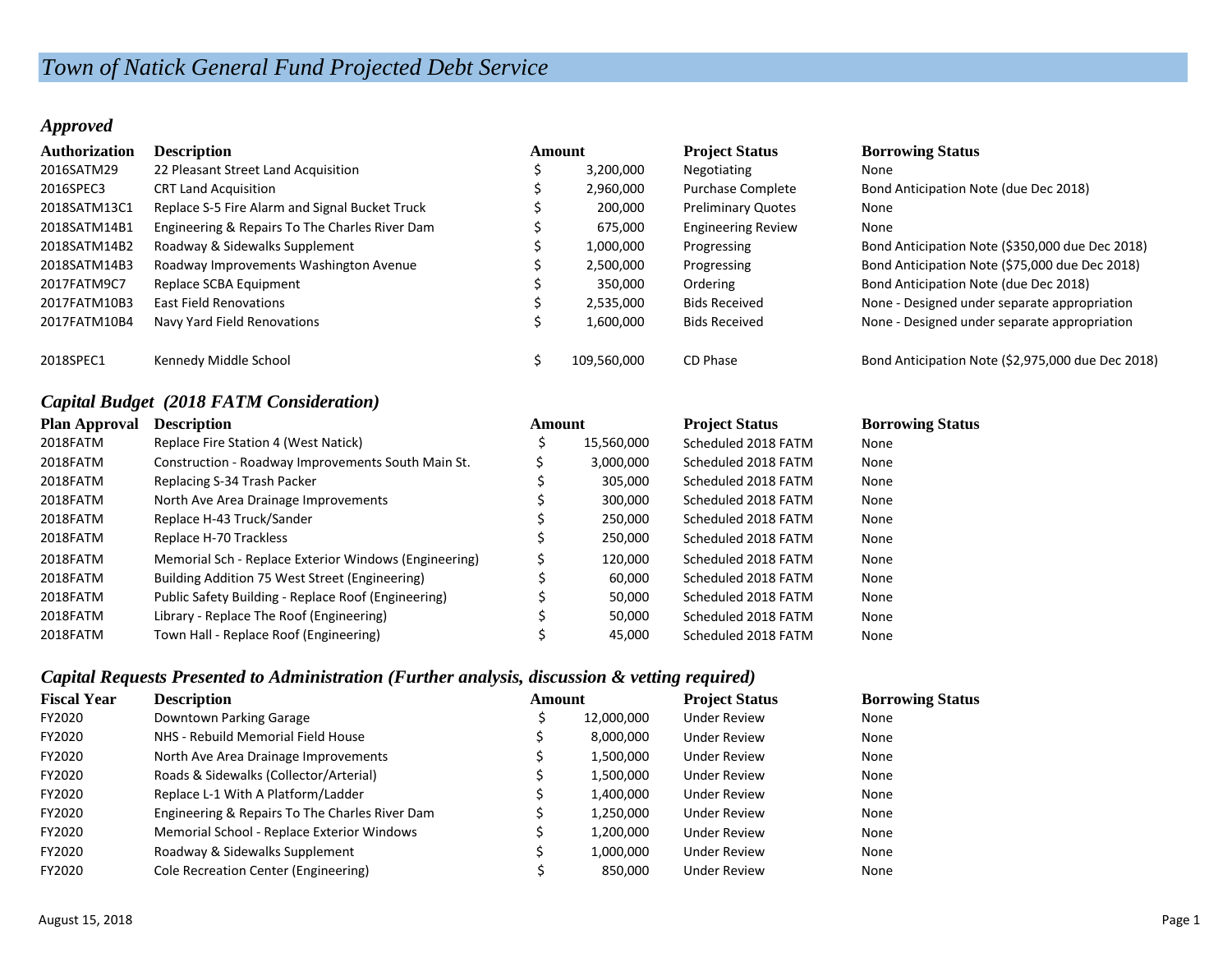# *Town of Natick General Fund Projected Debt Service*

| <b>Fiscal Year</b> | <b>Description</b>                            | Amount |           | <b>Project Status</b> | <b>Borrowing Status</b> |
|--------------------|-----------------------------------------------|--------|-----------|-----------------------|-------------------------|
| FY2020             | Replace Fire Pumper                           | Ś      | 620,000   | <b>Under Review</b>   | None                    |
| FY2020             | <b>Building Addition 75 West Street</b>       | \$     | 600,000   | <b>Under Review</b>   | None                    |
| FY2020             | Public Safety Building - Replace Roof         | \$     | 600,000   | <b>Under Review</b>   | None                    |
| FY2020             | Replace Synthetic Turf Memorial Field         |        | 600,000   | <b>Under Review</b>   | None                    |
| FY2020             | Library - Replace The Roof                    |        | 500,000   | <b>Under Review</b>   | None                    |
| FY2020             | South Natick Multipurpose Court Renovation    |        | 500,000   | <b>Under Review</b>   | None                    |
| FY2020             | Town Hall - Replace Roof                      |        | 450,000   | <b>Under Review</b>   | None                    |
| FY2020             | Replace S-101 Side Arm Recycling Truck        |        | 320,000   | <b>Under Review</b>   | None                    |
| FY2020             | Replace H-62 Street Sweeper                   |        | 260,000   | <b>Under Review</b>   | None                    |
| FY2020             | Replace H-46 Truck/Sander                     |        | 250,000   | <b>Under Review</b>   | None                    |
| FY2020             | Document Archiving                            |        | 250,000   | <b>Under Review</b>   | None                    |
| FY2020             | Replace Bookmobile                            | Ś      | 200,000   | <b>Under Review</b>   | None                    |
| FY2020             | Replace H-67 Bombadier                        | \$     | 200,000   | <b>Under Review</b>   | None                    |
| FY2020             | <b>Memorial School Court Repairs</b>          |        | 200,000   | <b>Under Review</b>   | None                    |
| FY2021             | <b>Cole Recreation Center</b>                 |        | 8,500,000 | <b>Under Review</b>   | None                    |
| FY2021             | Roads & Sidewalks (Collector/Arterial)        |        | 1,500,000 | <b>Under Review</b>   | None                    |
| FY2021             | Roadway & Sidewalks Supplement                |        | 1,000,000 | <b>Under Review</b>   | None                    |
| FY2021             | Memorial-Install Fire Sprinkler System        |        | 650,000   | <b>Under Review</b>   | None                    |
| FY2021             | Murphy Field Park Updates                     |        | 600,000   | <b>Under Review</b>   | None                    |
| FY2021             | Wilson - Install Second Floor Ac              |        | 500,000   | <b>Under Review</b>   | None                    |
| FY2021             | Brown - Replace Boilers                       |        | 400,000   | <b>Under Review</b>   | None                    |
| FY2021             | Lilja - Replace Boilers                       |        | 400,000   | <b>Under Review</b>   | None                    |
| FY2021             | Replace S-102 Side Arm Recycling Truck        |        | 320,000   | <b>Under Review</b>   | None                    |
| FY2021             | Morse Library - Replace 5 Ahu's               |        | 300,000   | <b>Under Review</b>   | None                    |
| FY2021             | Replace Ambulance                             |        | 275,000   | <b>Under Review</b>   | None                    |
| FY2021             | Replacing H-49 Dump Truck/Sander              |        | 250,000   | <b>Under Review</b>   | None                    |
| FY2021             | <b>Tractor Trailer</b>                        |        | 225,000   | <b>Under Review</b>   | None                    |
| FY2022             | Roads & Sidewalks (Collector/Arterial)        |        | 1,500,000 | <b>Under Review</b>   | None                    |
| FY2022             | Roadway & Sidewalks Supplement                |        | 1,000,000 | <b>Under Review</b>   | None                    |
| FY2022             | Replace 2005 Pumper                           |        | 700,000   | <b>Under Review</b>   | None                    |
| FY2022             | Memorial - Resurface And Expand Parking Areas |        | 400,000   | <b>Under Review</b>   | None                    |
| FY2022             | Replace 442 (Street Sweeper)                  |        | 300,000   | <b>Under Review</b>   | None                    |
| FY2022             | Replace Public Works Backup Generator         |        | 250,000   | <b>Under Review</b>   | None                    |
| FY2023             | Roads & Sidewalks (Collector/Arterial)        | Ś      | 1,500,000 | <b>Under Review</b>   | None                    |
| FY2023             | Roadway & Sidewalks Supplement                |        | 1,000,000 | <b>Under Review</b>   | None                    |
| FY2023             | Replace Rescue-3                              |        | 550,000   | Under Review          | None                    |
| FY2023             | Henry Wilson Park Improvement                 | Ś      | 450,000   | <b>Under Review</b>   | None                    |
| FY2023             | NPS - New Elementary School                   |        | \$1       | <b>Under Review</b>   | None                    |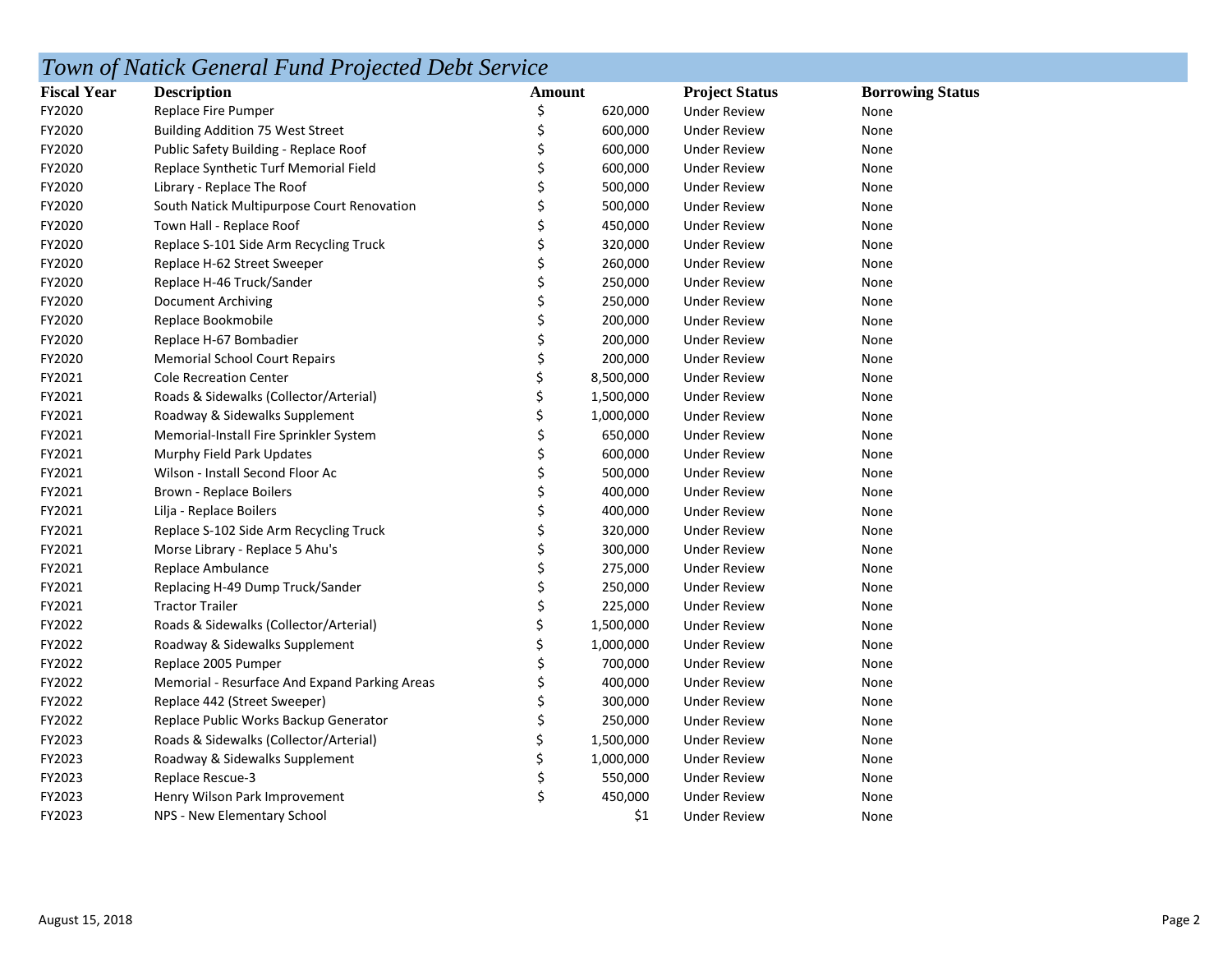| Town of Natick                                      |    |             |     |         |         |         |    |         |     |                                    |                              |  |
|-----------------------------------------------------|----|-------------|-----|---------|---------|---------|----|---------|-----|------------------------------------|------------------------------|--|
| Capital Stabilization Fund                          |    |             |     |         |         |         |    |         |     |                                    |                              |  |
|                                                     |    | 2019        |     | 2020    |         | 2021    |    | 2022    |     | 2023                               | <b>Source</b>                |  |
| Modulars Kennedy Middle School                      |    | 455,000 \$  |     |         |         |         | \$ |         | Ś   |                                    | - Capital Stabilization Fund |  |
| Memorial Field Parking Lot Repair And Improvement   |    | 350,000     | -\$ |         |         |         |    |         |     |                                    | - Capital Stabilization Fund |  |
| Park And Field Renovations                          |    | 175,000     | -\$ | 175,000 | Ş       | 175,000 | \$ | 175,000 | -\$ | 175,000 Capital Stabilization Fund |                              |  |
| Upgrade Garage Equipment                            |    | 150,000     | -\$ | 30,000  | S       | 30,000  | \$ |         |     |                                    | - Capital Stabilization Fund |  |
| <b>Energy Efficiency</b>                            |    | 150,000     | -\$ |         |         |         |    |         |     |                                    | - Capital Stabilization Fund |  |
| Replace LF-5 Hook-Lift Truck                        |    | 140,000     | -\$ |         |         |         |    |         |     |                                    | - Capital Stabilization Fund |  |
| Wilson School - Install ADA Ramp                    |    | 125,000     | -\$ |         |         |         |    |         |     |                                    | - Capital Stabilization Fund |  |
| Document Storage Systems                            |    | 100,000     | -Ş  | 100,000 | -\$     | 100,000 | \$ |         |     |                                    | - Capital Stabilization Fund |  |
| Preservation Of Historical Records                  |    | 100,000     | -Ş  |         |         |         |    |         |     |                                    | - Capital Stabilization Fund |  |
| Brown School - Replace Classroom Carpet With Tile   |    | 100,000     | -S  |         |         |         |    |         |     |                                    | - Capital Stabilization Fund |  |
| Incident Support Vehicle/Box Truck                  |    | 90,000      | S   |         |         |         |    |         |     |                                    | - Capital Stabilization Fund |  |
| Community Center Park Updates                       |    | 80,000      | S   |         |         |         |    |         |     |                                    | - Capital Stabilization Fund |  |
| Johnson - Replace Second Floor Classroom Tile       | \$ | 70,000      | S   |         |         |         |    |         |     |                                    | - Capital Stabilization Fund |  |
| Memorial - Replace 32 Exhaust Fans                  | Ś  | 65,000      | S   |         |         |         |    |         |     |                                    | - Capital Stabilization Fund |  |
| Memorial - Replace Front Entrance Sidewalk          | \$ | 65,000      | -\$ |         |         |         |    |         |     |                                    | - Capital Stabilization Fund |  |
| Replace LF-4 Pickup Truck                           |    | 65,000      | S   |         |         |         | Ś  |         |     |                                    | - Capital Stabilization Fund |  |
| Replace Backup Power Generator Station 2            |    | 65,000      | S   |         |         |         |    |         |     |                                    | - Capital Stabilization Fund |  |
| Public Safety - Replace Carpeting Throughout        |    | 60,000      | \$. |         |         |         |    |         |     |                                    | - Capital Stabilization Fund |  |
| Wilson - Install 35 Classroom Projectors            |    | 55,000      | \$. |         |         |         | \$ |         |     |                                    | - Capital Stabilization Fund |  |
| Replace Equipment Maintenance Garage Doors          |    | 55,000      | \$. |         |         |         | \$ |         |     |                                    | - Capital Stabilization Fund |  |
| Air Compressor Replacement                          |    | 55,000      | S   |         |         |         | Ś  |         |     |                                    | - Capital Stabilization Fund |  |
| Lilja School - Purchase Classroom FFE               |    | 50,000      | S   |         |         |         | Ś  |         |     |                                    | - Capital Stabilization Fund |  |
| Johnson School - Replace Exterior Doors             | \$ | 50,000      | \$. |         |         |         | Ś  |         |     |                                    | - Capital Stabilization Fund |  |
| Replace E-2 Engineering Survey Vehicle              |    | 46,000      | S   |         |         |         |    |         |     |                                    | - Capital Stabilization Fund |  |
| Johnson - Paint Classroom Walls And Ceilings        | \$ | 40,000      | S   |         |         |         |    |         |     |                                    | - Capital Stabilization Fund |  |
| Lilja - Replace Bathroom Partitions And Sinks       |    | 40,000      | S   |         |         |         |    |         |     |                                    | - Capital Stabilization Fund |  |
| Fire Station 1 - Refurbish The Kitchen              |    | 40,000      | -S  |         |         |         |    |         |     |                                    | - Capital Stabilization Fund |  |
| Ben-Hem Replace Bathroom Partitions                 |    | 40,000      | -S  |         |         |         |    |         |     |                                    | - Capital Stabilization Fund |  |
| <b>EOC/Training Center Av Upgrade</b>               |    | 40,000      | S   |         |         |         |    |         |     |                                    | - Capital Stabilization Fund |  |
| Library - Replace Chilled Water Supply Lines        |    | 35,000      | S   |         |         |         |    |         |     |                                    | - Capital Stabilization Fund |  |
| Tree Replacement                                    |    | 30,000      | -\$ | 30,000  | .S      | 30,000  | Ş  | 30,000  |     | 30,000 Capital Stabilization Fund  |                              |  |
| Pole Pads For Voter Checkin And Checkout Rpocessing | Ç  | 30,000 \$   |     |         |         |         |    |         | ১   |                                    | - Capital Stabilization Fund |  |
| Ben Hem - Replace Toilets                           | \$ | $30,000$ \$ |     |         |         |         |    |         |     |                                    | - Capital Stabilization Fund |  |
| Town Hall - Renovate Town Hall Offices              | \$ | 25,000      | -\$ | 75,000  |         |         |    |         |     |                                    | - Capital Stabilization Fund |  |
| Brown - Create Three Small Rooms                    |    | 25,000      | -\$ |         |         |         |    |         |     |                                    | - Capital Stabilization Fund |  |
| High School - Purchase New Furniture                |    | 25,000      | -\$ |         |         |         |    |         |     |                                    | - Capital Stabilization Fund |  |
| Replace LF-17 Lawn Mower                            |    | 25,000      | -Ş  |         |         |         |    |         |     |                                    | - Capital Stabilization Fund |  |
| Brown - Install Ac Inside The Art And Music Rooms   |    | 20,000      | -S  |         |         |         |    |         |     |                                    | - Capital Stabilization Fund |  |
| Brown - Reconfiqure Bathroom Entrance               |    | 20,000 \$   |     |         | $\zeta$ |         | \$ |         | \$  |                                    | - Capital Stabilization Fund |  |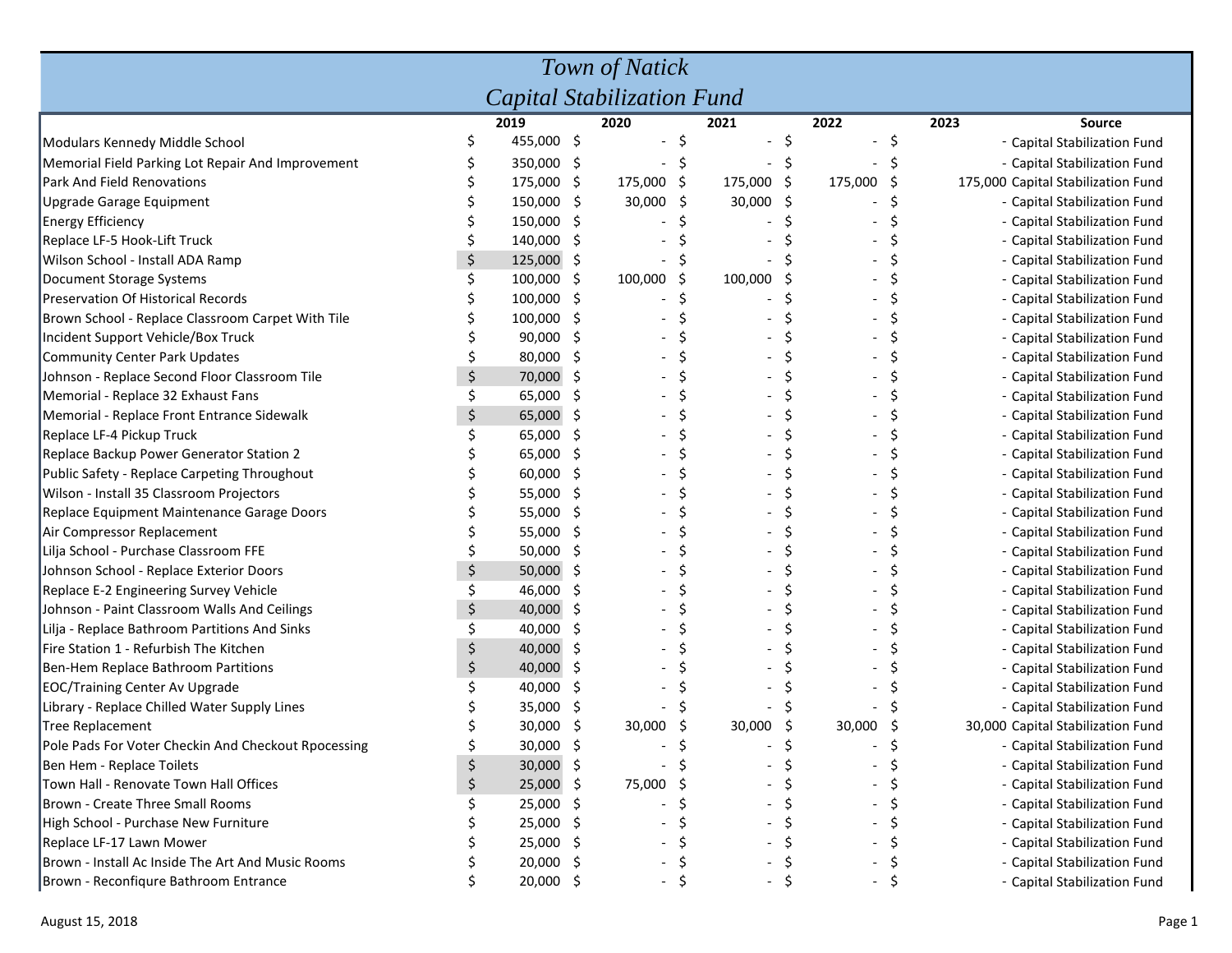| Town of Natick                                    |  |           |     |             |     |         |     |                              |    |                                   |  |
|---------------------------------------------------|--|-----------|-----|-------------|-----|---------|-----|------------------------------|----|-----------------------------------|--|
| <b>Capital Stabilization Fund</b>                 |  |           |     |             |     |         |     |                              |    |                                   |  |
|                                                   |  | 2019      |     | 2020        |     | 2021    |     | 2022                         |    | 2023<br><b>Source</b>             |  |
| Johnson - Rehab Two Office Bathrooms              |  | 20,000 \$ |     |             |     |         | \$  | $\qquad \qquad \blacksquare$ | \$ | - Capital Stabilization Fund      |  |
| Replace Variable Message Boards                   |  | 17,250    | \$  |             |     |         |     |                              |    | - Capital Stabilization Fund      |  |
| Seeding Equipment                                 |  | 16,500    | -\$ |             |     |         |     |                              |    | - Capital Stabilization Fund      |  |
| <b>Replace Dumpsters</b>                          |  | 15,000    | -\$ | 17,500      | \$. | 19,000  | \$  | 20,500                       |    | 22,000 Capital Stabilization Fund |  |
| Ben-Hem Repair Exterior Storage Room              |  | 15,000    | -\$ |             |     |         | Ś   |                              |    | - Capital Stabilization Fund      |  |
| Lilja - Install AC In The Gym                     |  | 15,000    | -\$ |             |     |         |     |                              |    | - Capital Stabilization Fund      |  |
| <b>Replace Equipment Trailers</b>                 |  | 15,000    | S   |             |     |         |     |                              |    | - Capital Stabilization Fund      |  |
| Purchase Additional Auto Pulse/ Automated Cpr     |  | 13,000    | S   |             |     |         |     |                              |    | - Capital Stabilization Fund      |  |
| <b>Replace Comparator And 8 Voting Modules</b>    |  | 12,490    | -\$ |             |     |         |     |                              |    | - Capital Stabilization Fund      |  |
| Guardrail (Various Locations)                     |  | 10,000    | -\$ | 12,000 \$   |     | 14,000  | -\$ | 16,000                       | S  | 18,000 Capital Stabilization Fund |  |
| Tree Inventory                                    |  | 10,000    | -\$ | 10,000 \$   |     | 10,000  | \$  | 10,000                       |    | - Capital Stabilization Fund      |  |
| Brown School - Install AC In The Cafeteria        |  | 10,000    | -S  |             |     |         |     |                              |    | - Capital Stabilization Fund      |  |
| Memorial - Install AC Conference Room             |  | 10,000    | -\$ |             |     |         |     |                              |    | - Capital Stabilization Fund      |  |
| Wilson - Teachers Room Floor Replacement          |  | 10,000    | S   |             |     |         |     |                              |    | - Capital Stabilization Fund      |  |
| NHS - Purchase Additional Storage Lockers         |  | 10,000    |     |             |     |         |     |                              |    | - Capital Stabilization Fund      |  |
| NHS Athletics - Install Water Bubbler / Ice Maker |  | 10,000    | S   |             |     |         |     |                              |    | - Capital Stabilization Fund      |  |
| Dive Team Equipment                               |  | 8,800     | -S  |             |     |         |     |                              |    | - Capital Stabilization Fund      |  |
| Replace Laptop Computers                          |  | 6,200     | -\$ | 6,200       | Ş   | 6,200   | -\$ | 6,200                        |    | 6,200 Capital Stabilization Fund  |  |
| NHS IT Upgrades - Replace Switches                |  |           | \$  | 200,000 \$  |     | 200,000 | -\$ | 100,000                      |    | - Capital Stabilization Fund      |  |
| Old Town Park Circlulation Improvements           |  |           | \$  | 175,000 \$  |     |         | \$  |                              |    | - Capital Stabilization Fund      |  |
| Morse Library - Replace Carpeting                 |  |           | \$  | 150,000 \$  |     |         |     |                              |    | - Capital Stabilization Fund      |  |
| NHS It Upgrades - Network Storage                 |  |           | \$  | 150,000 \$  |     |         |     |                              |    | - Capital Stabilization Fund      |  |
| High School - Parking Lot Cameras                 |  |           | \$  | 150,000 \$  |     |         | Ś   |                              |    | - Capital Stabilization Fund      |  |
| Rehab. - Jennings Pond Dam                        |  |           | \$  | 150,000     | -S  |         | Ś   |                              |    | - Capital Stabilization Fund      |  |
| Bacon Free Library Window Upgrade                 |  |           | \$  | 150,000     | -S  |         | Ś   |                              |    | - Capital Stabilization Fund      |  |
| Kennedy-Replace Exterior Doors                    |  |           | \$  | 140,000 \$  |     |         | Ś   |                              |    | - Capital Stabilization Fund      |  |
| Replace H-40 Dump Truck                           |  |           | \$  | 135,000 \$  |     |         |     |                              |    | - Capital Stabilization Fund      |  |
| Wilson - Replace Library Carpet, Furniture, Paint |  |           | \$. | 125,000 \$  |     |         |     |                              |    | - Capital Stabilization Fund      |  |
| NHS It Upgrades - Firewall                        |  |           |     | 100,000     | -S  |         |     |                              |    | - Capital Stabilization Fund      |  |
| New Voting Machines                               |  |           |     | 75,000      | S   |         |     |                              |    | - Capital Stabilization Fund      |  |
| Memorial - Paint Classroom Walls                  |  |           |     | 75,000      | S   |         |     |                              |    | - Capital Stabilization Fund      |  |
| Johnson - Retile Ground Floor Classroom           |  |           |     | 70,000      |     |         |     |                              |    | <b>Capital Stabilization Fund</b> |  |
| Replace LF-2 Pickup                               |  |           | \$. | 65,000 \$   |     |         | \$  |                              | \$ | - Capital Stabilization Fund      |  |
| Ben-Hem - Convert The Second Boiler To Gas        |  |           | S   | $50,000$ \$ |     |         | Ş   |                              | Ş  | - Capital Stabilization Fund      |  |
| Brown - Install New Rubber Flooring               |  |           | S   | $50,000$ \$ |     |         | \$  |                              | \$ | - Capital Stabilization Fund      |  |
| Replace E-3 Utility Vehicle                       |  |           |     | 46,000 \$   |     |         | S   |                              | \$ | - Capital Stabilization Fund      |  |
| Memorial School - Replace Concrete Entrance Way   |  |           |     | 45,000 \$   |     |         |     |                              | S  | - Capital Stabilization Fund      |  |
| Kennedy - Replace Admin Office Carpet             |  |           |     | 45,000 \$   |     |         | S   |                              |    | - Capital Stabilization Fund      |  |
| Raingarden 157 North Main Street - Murphy Field   |  |           | -S  | 44,700 \$   |     |         | \$  |                              | \$ | - Capital Stabilization Fund      |  |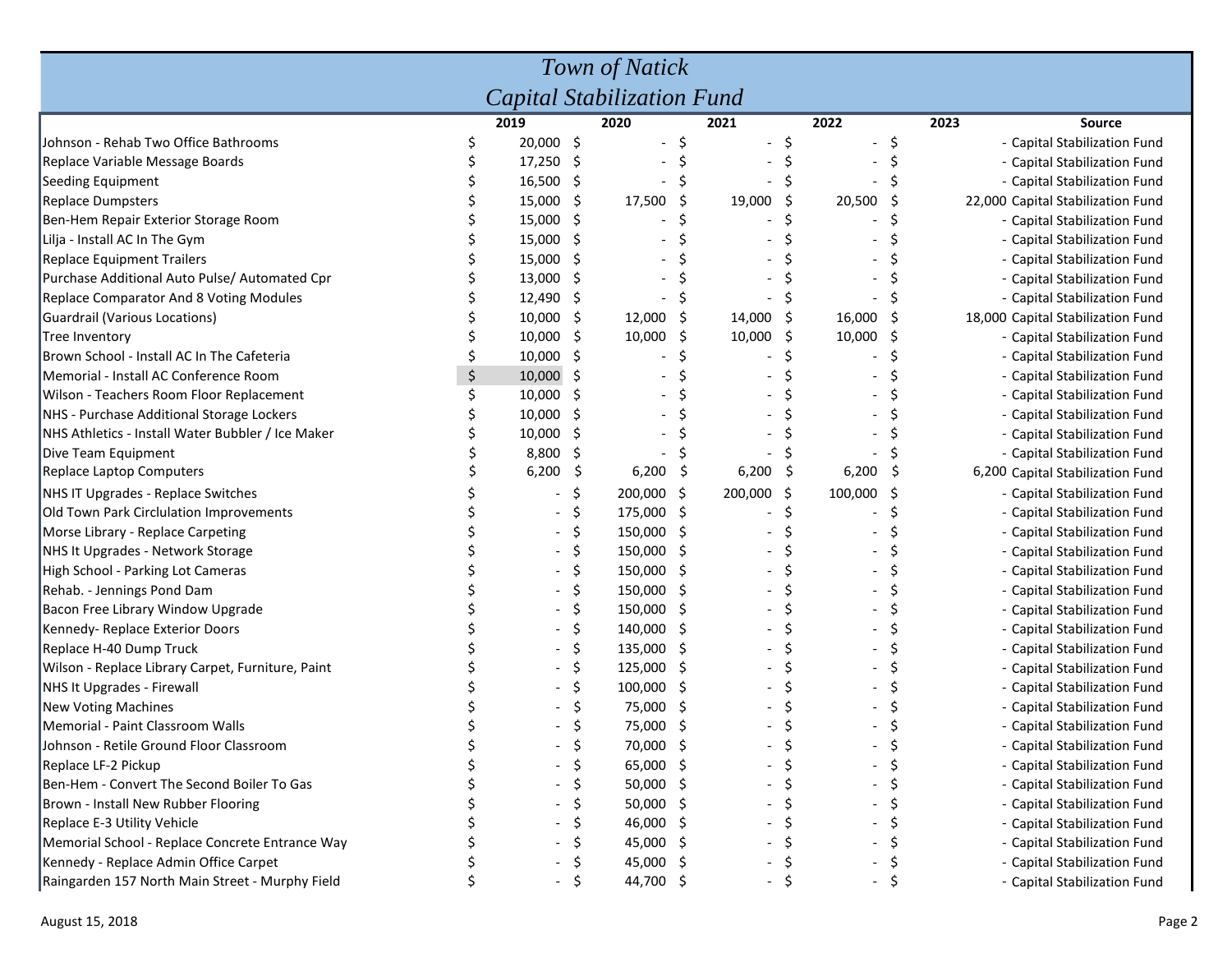| Town of Natick                                     |  |                                 |             |     |                          |      |                |   |                              |  |  |  |
|----------------------------------------------------|--|---------------------------------|-------------|-----|--------------------------|------|----------------|---|------------------------------|--|--|--|
| Capital Stabilization Fund                         |  |                                 |             |     |                          |      |                |   |                              |  |  |  |
|                                                    |  | 2019                            | 2020        |     | 2021                     |      | 2022           |   | 2023<br>Source               |  |  |  |
| Lilja School - Security Cameras/ Door Controls     |  | -\$<br>$\overline{\phantom{a}}$ | 40,000 \$   |     | $\overline{\phantom{a}}$ | \$   | - \$           |   | - Capital Stabilization Fund |  |  |  |
| Johnson School - Retile Second Floor Hallway       |  |                                 | 40,000 \$   |     |                          | \$   | $\blacksquare$ | S | - Capital Stabilization Fund |  |  |  |
| Ben Hem - Paint Second Floor Classroom Walls       |  | S                               | $40,000$ \$ |     |                          | \$   |                |   | - Capital Stabilization Fund |  |  |  |
| Lilja - Replace Hallway Walls With Drywall         |  | S                               | 40,000      | S   |                          | Ś    |                |   | - Capital Stabilization Fund |  |  |  |
| Memroial - Replace Bathroom Partitions             |  |                                 | 40,000      | S   |                          | Ś    |                |   | - Capital Stabilization Fund |  |  |  |
| Memorial - Replace Office Carpet And Classroom Vct |  | S                               | 40,000      | S   |                          | \$   |                |   | - Capital Stabilization Fund |  |  |  |
| Brown - Install Security Cameras                   |  | S                               | 40,000      | Ş   |                          | \$   |                |   | - Capital Stabilization Fund |  |  |  |
| Replace Health-1                                   |  | \$.                             | 40,000 \$   |     |                          | \$   |                |   | - Capital Stabilization Fund |  |  |  |
| Mary Bunker Park Support Building                  |  | \$.                             | 40,000 \$   |     |                          | \$   |                |   | - Capital Stabilization Fund |  |  |  |
| Bioretention Area 157 North Main - Murphy Field    |  | S                               | 35,400 \$   |     |                          | Ś    |                | S | - Capital Stabilization Fund |  |  |  |
| Kennedy - Security Cameras                         |  | S                               | 35,000 \$   |     |                          | Ś    |                |   | - Capital Stabilization Fund |  |  |  |
| Replace Maintenance Truck                          |  | S                               | 35,000 \$   |     |                          | Ś    |                |   | - Capital Stabilization Fund |  |  |  |
| Ben-Hem Replace Admin Office Rug                   |  |                                 | 30,000 \$   |     |                          | Ś    |                |   | - Capital Stabilization Fund |  |  |  |
| Public Safety Building - Replace Windows Glazing   |  |                                 | 30,000 \$   |     |                          |      |                |   | - Capital Stabilization Fund |  |  |  |
| Natick Fire Department Tree Filters                |  |                                 | $25,000$ \$ |     |                          | \$   |                |   | - Capital Stabilization Fund |  |  |  |
| Wilson - Clean All Hvac Ducts                      |  | S                               | 25,000      | -S  |                          | Ś    |                |   | - Capital Stabilization Fund |  |  |  |
| Fire Station 1 - Replace Roof Deck                 |  | S                               | 25,000      | S   |                          | Ś    |                |   | - Capital Stabilization Fund |  |  |  |
| Morse Library - Replace Exhaust Louvers With Doors |  |                                 | 25,000      | Ş   |                          | Ś    |                |   | - Capital Stabilization Fund |  |  |  |
| Ben-Hem Exterior Masonry Repair                    |  | S                               | 20,000 \$   |     |                          | \$   |                |   | - Capital Stabilization Fund |  |  |  |
| Library - Replace Exterior Doors                   |  | \$.                             | 15,000 \$   |     |                          | \$   |                |   | - Capital Stabilization Fund |  |  |  |
| Police Station - Add Additional Heat To The Garage |  | \$                              | 15,000 \$   |     |                          | \$   |                |   | - Capital Stabilization Fund |  |  |  |
| Police Dept. - Add Door To Conference Room         |  | S                               | 10,000      | S   |                          | Ś    |                |   | - Capital Stabilization Fund |  |  |  |
| NHS Preschool - Install Classroom Connecting Door  |  |                                 | 8,000       | \$. |                          | Ś    |                |   | - Capital Stabilization Fund |  |  |  |
| Ben Hem - Expand Parking Lot And Resurface         |  |                                 |             | S   | 150,000                  | \$.  |                |   | - Capital Stabilization Fund |  |  |  |
| Brown - Convert Lobby To The Main Office           |  |                                 |             | S   | 150,000                  | -\$  |                |   | - Capital Stabilization Fund |  |  |  |
| Implementation Of Gravel Pit Master Plan           |  |                                 |             | \$  | 125,000                  | -S   |                |   | - Capital Stabilization Fund |  |  |  |
| High School - Build A Classroom Inside The Library |  |                                 |             | \$  | $100,000$ \$             |      |                |   | - Capital Stabilization Fund |  |  |  |
| Town Hall Main Entrance Repairs                    |  |                                 |             | Ŝ   | 85,000                   | -S   |                |   | - Capital Stabilization Fund |  |  |  |
| Replace M-3 2008 Emd Pickup Truck                  |  |                                 |             |     | 55,000                   | -S   |                |   | - Capital Stabilization Fund |  |  |  |
| Ben Hem - Paint First Floor Classroom Walls        |  |                                 |             |     | 50,000                   | -S   |                |   | - Capital Stabilization Fund |  |  |  |
| Replace Vehicle 631                                |  |                                 |             |     | 45,000                   | -\$  |                |   | - Capital Stabilization Fund |  |  |  |
| Nhs Pre-School - Replace Office/Area Rugs          |  |                                 |             | ₹   | 40,000 \$                |      |                |   | - Capital Stabilization Fund |  |  |  |
| Replace NFM-82 Work Van                            |  |                                 |             | \$  | 40,000 \$                |      |                |   | - Capital Stabilization Fund |  |  |  |
| Replace CD-1                                       |  |                                 |             | \$. | 35,000 \$                |      |                |   | - Capital Stabilization Fund |  |  |  |
| DPW Admin Building - Replace 2 Rtu's               |  |                                 |             | S   | 30,000 \$                |      |                |   | - Capital Stabilization Fund |  |  |  |
| Fire Station 1 - Replace Office Rug                |  |                                 |             |     | 15,000 \$                |      |                |   | - Capital Stabilization Fund |  |  |  |
| Replace Police K9                                  |  |                                 |             |     | 6,000                    | - \$ |                |   | - Capital Stabilization Fund |  |  |  |
| Loker Playground Improvement                       |  |                                 |             |     |                          | \$.  | 200,000 \$     |   | - Capital Stabilization Fund |  |  |  |
| Brown Playground Improvement                       |  |                                 |             |     |                          | \$   | 200,000 \$     |   | - Capital Stabilization Fund |  |  |  |